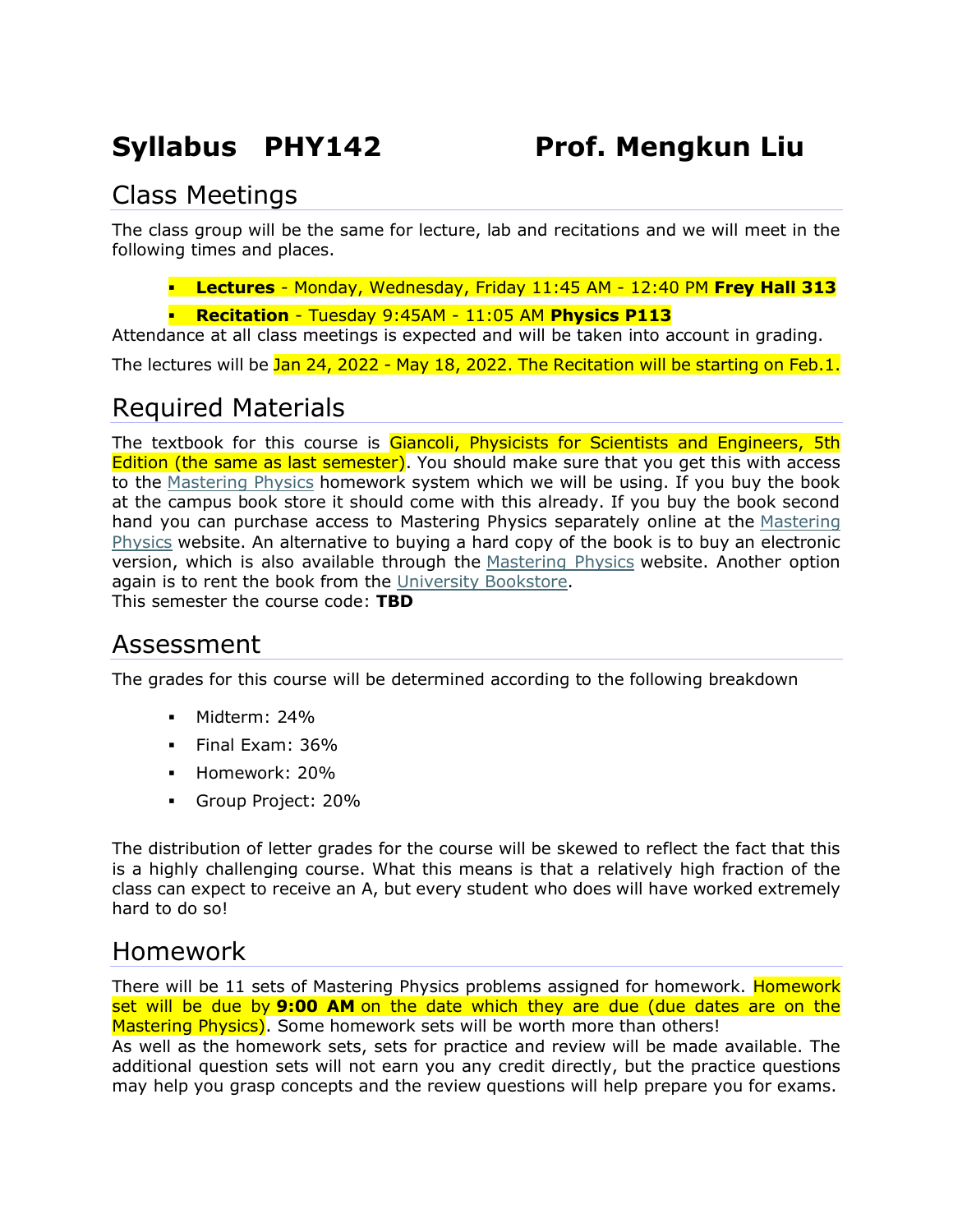#### Lectures

There will be 3 lectures a week. Lecture notes will be posted after each class. Missing three or more lectures without good reason will automatically fail the course.

#### Labs

You are highly recommended to enroll in a PHY134 section of your choice. You are recommended to take PHY134 simultaneously with PHY142.

#### Recitations

Recitation sessions will take place every Tuesday (except for the first week of class) at 9:45AM. The recitation sessions will focus on problem solving, and all students are expected to attend and participate.

#### Exams

There will be one midterm exam and one final exam. All exams are cumulative. You may bring a single letter size sheet of hand written formulas to all exams.

## Academic Integrity

Each student must pursue his or her academic goals honestly and be personally accountable for all submitted work. Representing another person's work as your own is always wrong. Faculty are required to report any suspected instance of academic dishonesty to the Academic Judiciary. For more comprehensive information on academic integrity, including categories of academic dishonesty, please refer to the academic judiciary website at <http://www.stonybrook.edu/uaa/academicjudiciary/>

## Electronic Communication

Email to your University email account is an important way of communicating with you for this course. For most students the email address is 'firstname.lastname@stonybrook.edu', and the account can be accessed here: [http://www.stonybrook.edu/mycloud.](http://www.stonybrook.edu/mycloud) It is your responsibility to read your email received at this account.

For instructions about how to verify your University email address see this: [http://it.stonybrook.edu/help/kb/checking-or-changing-your-mail-forwarding](http://it.stonybrook.edu/help/kb/checking-or-changing-your-mail-forwarding-address-in-the-epo)[address-in-the-epo](http://it.stonybrook.edu/help/kb/checking-or-changing-your-mail-forwarding-address-in-the-epo) . You can set up email forwarding using instructions here: <http://it.stonybrook.edu/help/kb/setting-up-mail-forwarding-in-google-mail> **If** you choose to forward your University email to another account, we are not responsible for any undeliverable messages.

## Religious Observances

See the policy statement regarding religious holidays at <http://www.stonybrook.edu/registrar/forms/RelHolPol%20081612%20cr.pdf> Student s are expected to notify the course professors by email of their intention to take time out for religious observance. This should be done as soon as possible but definitely before